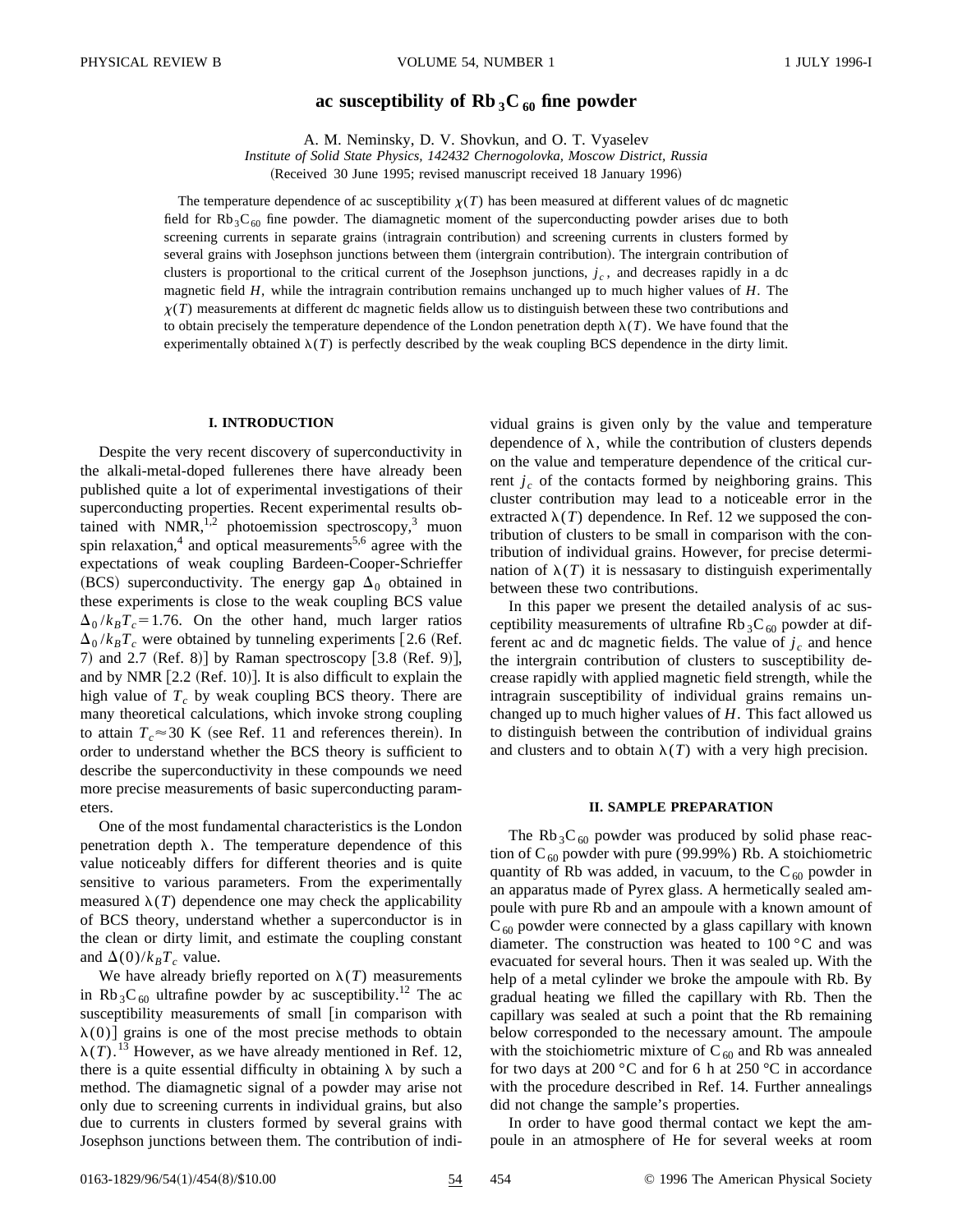

FIG. 1. The static room temperature NMR spectrum of  $^{13}C(x)$ axis: frequency shift, ppm; *y* axis: signal intensity, arb. units).

temperature. This was sufficient for the helium to penetrate inside the ampoule.

The coefficient of filling of the powder was about 25%. The mass of the sample was about 5 mg. The exact volume of Rb<sub>3</sub>C<sub>60</sub> was determined from NMR measurements.

# **III. SAMPLE CHARACTERIZATION**

The phase composition of our sample was determined from the static NMR spectrum of natural-abundant  ${}^{13}C$ . The fast Fourier transform (FFT) product of the spin-echo signal was obtained with a Bruker MSL-300 pulse spectrometer by averaging over about  $10<sup>4</sup>$  scans. The measurements were carried out at room temperature in a magnetic field of 70.5 kOe. The results are presented in Fig. 1. According to Ref. 15, the resonance peaks at 135, 150, and 192 ppm are attributed to  $C_{60}$ , Rb<sub>6</sub> $C_{60}$ , and Rb<sub>3</sub> $C_{60}$ , respectively. Assuming Gaussian line shapes we have fitted the C<sub>60</sub> and Rb<sub>6</sub>C<sub>60</sub> peaks and found the ratio of the C<sub>60</sub>, Rb<sub>6</sub>C<sub>60</sub>, and Rb<sub>3</sub>C<sub>60</sub> peak integrals to be 4:6:90. Since the area of the resonance peak is proportional to the number of nuclei, this means that 90% of the C<sub>60</sub> powder formed the Rb<sub>3</sub>C<sub>60</sub> phase. Thus from the known mass of C<sub>60</sub> powder we obtained the Rb<sub>3</sub>C<sub>60</sub> mass *m* and volume

$$
V = \frac{m}{\rho},\tag{1}
$$

where  $\rho$ =2.6 g/cm<sup>3</sup> is the density of Rb<sub>3</sub>C<sub>60</sub> from x-ray measurements.

#### **IV. EXPERIMENTAL RESULTS**

The sample was placed inside one of two identical induction coils connected in opposition to each other. The disbalance signal arising in an alternating magnetic field of amplitude  $h_z$  and frequency  $\omega = 10^5$  Hz was measured. The disbalance signal is proportional to the *z* component of the magnetic moment of the sample,  $M<sub>z</sub>$ , varying with the frequency  $\omega$  of the alternating field. By the *z* component we mean the projection on the coil axis:





FIG. 2. Set of temperature dependences of ac susceptibility at different amplitudes of alternating magnetic field. 1, 0.016 Oe; 2, 0.14 Oe; 3, 2.4 Oe; 4, 4.9 Oe; 5, 12 Oe.

The temperature dependence of the magnetic moment  $M<sub>z</sub>(T)$  was measured with decreasing temperature. We would like to note that when the powder was in vacuum there was a small difference between the curves measured with temperature decreasing and temperature increasing. After filling the ampoule with He, as described above, the results of the measurements with increasing and decreasing temperature became identical.

The ac susceptibility  $\chi$  is, in general, complex. In our experiments the imaginary part of  $\chi$ , proportional to the losses, was negligible compared to the real part of  $\chi$ , proportional to the shielding. We have normalized the measured ac susceptibility by the susceptibility of an ideally diamagnetic ( $\lambda=0$ ) sphere,  $\chi_{\text{max}}=-3/8\pi$ . For this purpose the setup was specially calibrated.<sup>16</sup>

The temperature dependence of the normalized ac susceptibility at  $H=0$  is shown in Fig. 2. One may see that, at low  $h_z$ , there is a linear regime, where  $\chi$  is independent of  $h_z$ . Susceptibility starts to depend on  $h<sub>z</sub>$  at  $h<sub>z</sub> > 1$  Oe, which is much less than the first critical field of the grains,  $H_{c1}$ =120 Oe. This shows the presence of weak links.

The dc magnetic field *H* perpendicular to the ac field  $h<sub>z</sub>$ was applied at  $T>T_c$ . The ac susceptibility  $\chi(T)$  was measured with temperature decreasing at  $h<sub>z</sub> < 0.1$  Oe, where  $\chi$ did not depend on  $h<sub>z</sub>$ . Thus we have always measured  $\chi(T)$  with field cooling and in a regime linear with respect to  $h_z$ .

Figure 3 shows the experimental  $\chi(T)$  dependences at different dc magnetic fields *H*. From these data we have obtained the  $\chi(H)$  dependences at  $T =$  const, which are shown in Fig. 4. One may see that  $\chi$  decreases rapidly at low *H*, remains nearly constant for 0.5 kOe  $\lt H \lt 2.5$  kOe, and then again decreases noticeably with increasing *H*.

### **V. DISCUSSION**

The diamagnetic moment of the superconducting powder arises due to screening currents, which may flow inside the grains or in clusters. The intragrain screening may be divided into two parts with respect to the value of the dc magnetic field *H*. At low field, i.e.,  $H \leq H_{c1}$ , the grains are in the Meissner state and obviously the dc magnetic field does not change the ac susceptibility of separate grains. Magnetic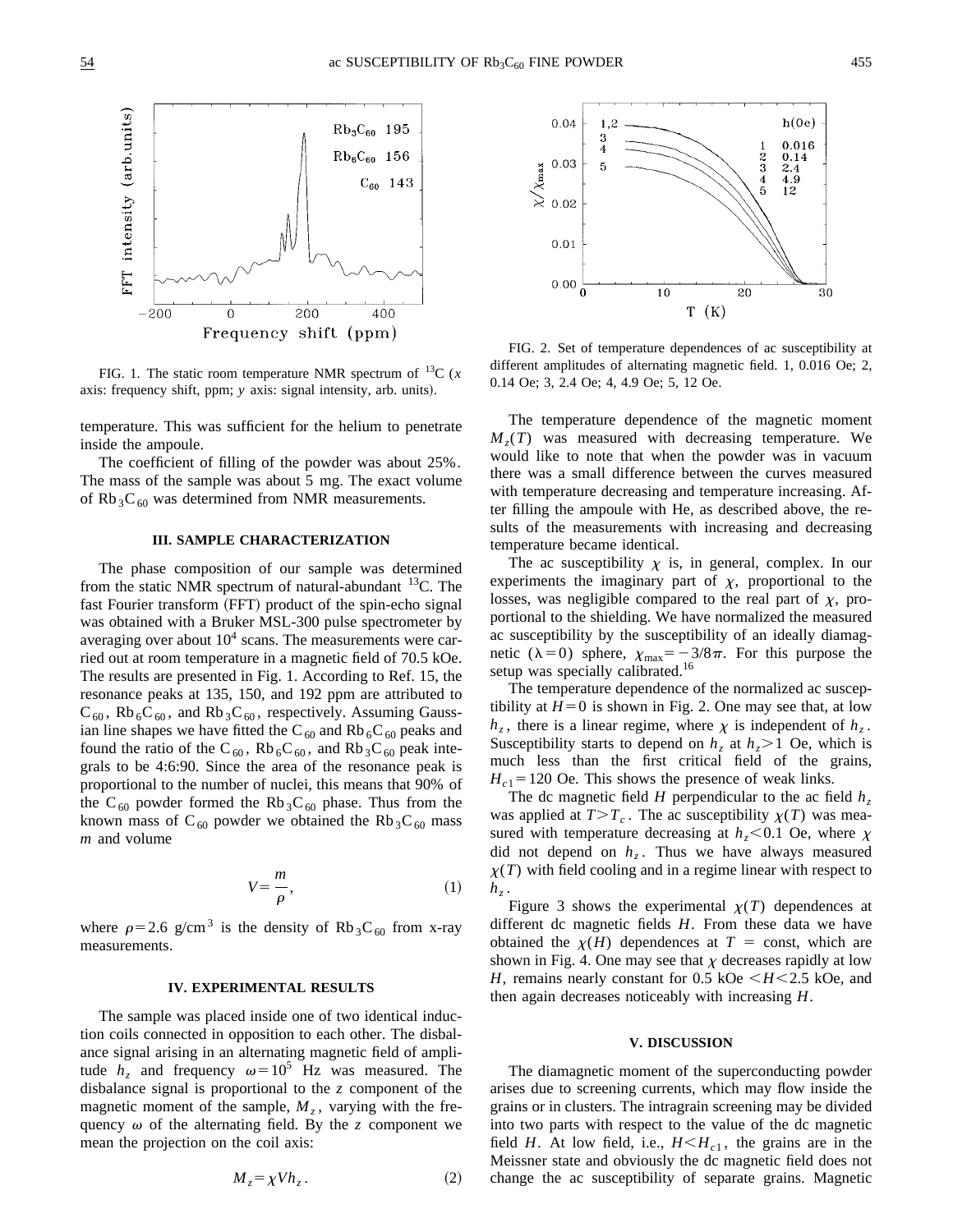

FIG. 3. Set of temperature dependences of ac susceptibility in the linear regime at different dc magnetic fields. 1, 0 kOe; 2, 0.4 kOe; 3, 1.5 kOe; 4, 2 kOe; 5, 3.1 kOe; 6, 4.2 kOe; 7, 5.8 kOe; 8, 8 kOe.

fields higher than  $H_{c1}$  create vortices, the vortex density inside the grains being proportional to *H*. The vortices may move with the frequency of the ac field, so  $\chi$  may depend on *H*. On the other hand, there may be Josephson junctions between neighboring grains. Hence the superconducting screening currents may also circulate in clusters formed by several grains.

The total shielding of the powder does not exceed 4%. Such a small value is caused by the small size of the grains in comparison with the penetration depth. In the case of small shielding, the field applied to every grain coincides with the external field. Thus, the magnetic moments of every grain and every cluster may be considered independently. The total magnetic moment is the sum of the magnetic moments of all grains and all clusters:

$$
M = \sum_{n} M_n + \sum_{c} M_c.
$$
 (3)

Here  $M_c$ , the magnetic moment of a cluster, is the magnetic moment due to currents flowing between the grains. We should note that this value does not contain the magnetic moments of the individual grains which form the cluster.

In order to understand the experimental results, let us consider in detail the different possible contributions to the diamagnetic moment of the powder.



FIG. 4. Field dependence of ac susceptibility in the linear regime at  $T=0.2T_c$  and  $T=0.6T_c$ .

### **A. Contribution of individual grains in the Meissner state**

The magnetic moment  $M_n$  of a grain with volume  $v_n$  may be expressed through the formula

$$
M_n = h_z \chi_{\max,n} v_n f(r_n/\lambda). \tag{4}
$$

The function  $f(r/\lambda)$  and  $\chi_{\text{max}}$  generally depend on the size and shape of a grain. For example, for spherical grain with radius  $r<sub>13</sub>$ 

$$
f(r/\lambda) = 1 - 3(\lambda/r)\coth(r/\lambda) + 3(\lambda/r)^{2}.
$$
 (5)

However, for grains which are small compared to the penetration depth  $(r<\lambda)$ , the function  $f(r/\lambda)$  is described with good accuracy by the quadratic function

$$
f(r/\lambda) = k(r/\lambda)^2,
$$
 (6)

where only the coefficient *k* depends on the grain's shape (e.g., for a sphere  $k=1/15$ ). Thus we may write for the magnetic moment of a small grain

$$
M_n = \lambda^{-2} h_z \chi_{\max,n} v_n k_n r_n^2. \tag{7}
$$

The total intragrain magnetic moment is determined by summing over all grains:

$$
M_z = \sum_n M_n = \lambda^{-2} h_z \sum_n \chi_{\max,n} v_n k_n r_n^2. \tag{8}
$$

Consequently, in the case of the separate grains contribution only, the experimentally measured ratio

$$
\frac{M_z(T)}{M_z(0)} \equiv \frac{\chi(T)}{\chi(0)} = \left[\frac{\lambda(T)}{\lambda(0)}\right]^{-2} \equiv L^{-2}(T) \tag{9}
$$

defines the  $\lambda(T)$  temperature dependence.

The conclusion that the size of the particles is less than  $\lambda$  for our powders follows directly from the low value of  $\chi(0)/\chi_{\text{max}}$ =0.04. Taking into account the cubic symmetry of  $Rb_3C_{60}$ , we may suppose that in our case all grains have a spherical shape, so  $\chi_{\text{max}} = -3/8\pi$  and  $k = 1/15$ . If one independently measures the size of the grains it is possible to determine the value of  $\lambda(0)$ . However, we failed to determine the grain size by electron microscopy due to the sticking of grains. Therefore we estimated the size of our grains from the known value of  $\lambda(0)=4600 \text{ Å}^1$ . We found the radius of our grains to be  $r \approx 4000$  Å.

Equation  $(9)$  describes the susceptibility of small grains in the Meissner state. Hence  $\chi$  should not depend on  $h_{\zeta}$ , for  $h_z$  less than the first critical field  $H_{c1} \approx 120$  Oe. However, experimentally we found that in a zero dc magnetic field  $\chi$ starts to depend on  $h<sub>z</sub>$  at much lower values of alternating field  $h_z > 1$  Oe (see Fig. 2). Therefore at  $H=0$  the diamagnetic signal of the powder is not only due to the intragrain contribution. Usually, the nonlinear dependence of  $\chi$  at such low values of  $h<sub>z</sub>$  is characteristic for the screening currents circulating through Josephson junctions.

### **B. Contribution of clusters**

Usually the critical state model for a granular superconductor is employed to calculate the temperature as well as ac and dc magnetic field dependence of the complex ac susceptibility (see, for instance, Refs.  $17$  and  $18$ ). One of the main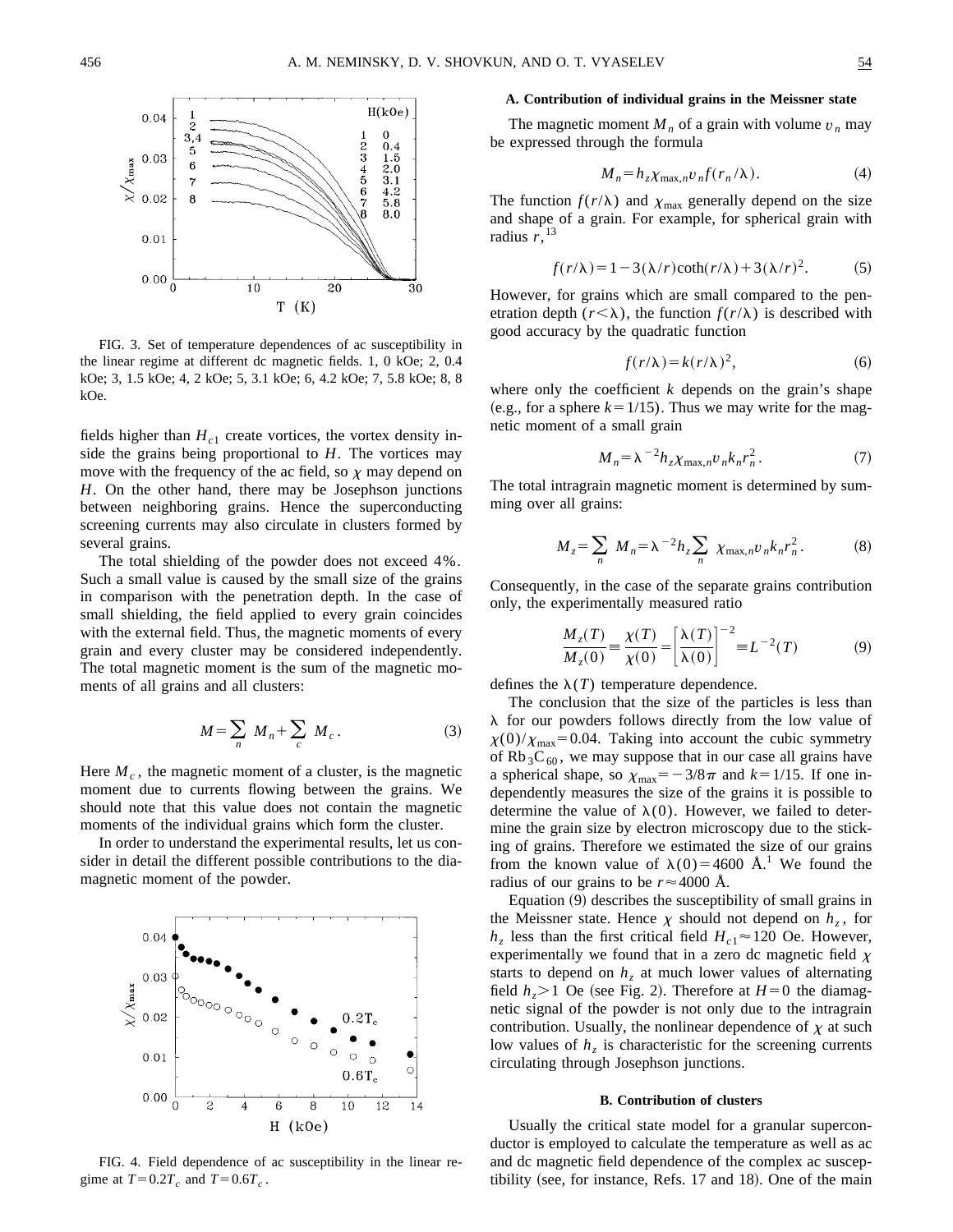results of this model is the explanation of the two-stage superconducting transition in  $\chi(T)$  which is often observed. Note that such a two-stage transition was observed in the ac susceptibility of  $Rb_3C_{60}$  powder.<sup>19</sup> The first stage of the transition (at higher temperature) is due to the grain contribution, while the second one is connected with the intergranular Josephson matrix (cluster of grains) and can be explained in the framework of the critical-state model. According to this model, the second transition occurs when the magnetic field just reaches the center of the sample (see Refs. 17 and 18). Thus, the second transition can be observed only if the cluster extends through the whole sample. In our samples this second transition was not observed (see Fig. 1). Taking into account that the shielding in our sample does not exceed 4%, the critical state does not exist in an intergranular matrix.

We propose another approach which is based on the analysis of the contribution to the ac susceptibility of small clusters, which are practically transparent for the magnetic field.

Let us suppose that *N* grains form a ring with radius  $R = Nr/\pi$ . We also suppose that there are Josephson junctions between neighboring grains. Therefore in an ac field *h<sub>z</sub>* there arise not only the screening currents in separate grains but also the screening current *j* circulating in a ring. In our case the screening is small (see Fig. 2); hence the field everywhere is close to  $h<sub>z</sub>$  and the total magnetic moment is the sum of the magnetic moments of separate grains and the magnetic moment  $M_c$  of the ring:

$$
\mathbf{M}_c = \frac{1}{2c} \int \mathbf{j} \times \mathbf{R} dV.
$$
 (10)

Small shielding also means that in order to calculate the current *j*, arising in a field  $h_z$ , one may neglect the screening of the grains.

The problem of calculating the current *j* in a ring with many Josephson junctions is very similar to the well-known problem of a dc superconducting quantum interference device  $(SQUID)$ .<sup>20</sup> The superconducting current density *j* arising in a magnetic field may be expressed through the formula

$$
\mathbf{j} = \frac{c}{4\pi\lambda^2} \left( \frac{\Phi_0}{2\pi} \nabla \Theta - \mathbf{A} \right). \tag{11}
$$

Here **A** is the vector potential,  $\Theta$  is the phase of the wave function of the superconducting electrons, and  $\Phi_0 = \pi \hbar c/e$ is the flux quantum. Let us integrate this expression along the ring, omitting the direct region of contacts. Taking into account that the width of the contacts, *d*, is negligibly small in comparison with the grain size,  $d \ll r$ , we obtain the absolute value of *j*:

$$
2\pi Rj = \frac{c}{4\pi\lambda^2} \left( \frac{-\Phi_0}{2\pi} \sum_n \varphi_n + \pi R^2 h_z \right). \tag{12}
$$

The phase difference on the *n*th contact  $\varphi_n$  may be found from the Josephson relation  $j=j_{c,n}$ sin $\varphi_n$ , where  $j_{c,n}$  is the critical current of the *n*th contact. If the field  $h<sub>z</sub>$  is quite small, then  $j \ll j_c$  and

$$
\varphi_n \approx \frac{j}{j_{c,n}}.\tag{13}
$$

Finally we have

$$
j\left(1+\frac{1}{Nr\lambda}\sum_{n}\lambda_{J,n}^{2}\right)=\frac{c}{8\pi^{2}\lambda^{2}}Nrh_{z},
$$
 (14)

where  $\lambda_{J,n}^2 = \Phi_0 c / (16\pi^2 \lambda j_{c,n})$  is the Josephson penetration depth.

Certainly the real contacts have different values of  $j_c$ ; however, we may limit our consideration to two simple cases.

If we suppose that all contacts have the same critical current  $j_{c,n} = j_c$  then

$$
\frac{\sum_{n} \lambda_{j,n}^{2}}{Nr\lambda} > \frac{\lambda_{j}^{2}}{\lambda^{2}} \ge 1.
$$
 (15)

Here we took into account that  $r < \lambda$  and that for weak contacts  $\lambda_j \gg \lambda$ . Finally, from Eq. (14) we obtain the current *j*:

$$
j=j_c\frac{2Nr^2}{\Phi_0}h_z.
$$
 (16)

On the other hand, we may suppose that the number of grains forming the ring is not large and there is a significant scatter of  $j_c$ . In this case the sum in the left part of Eq.  $(14)$ is determined by the critical current of the weakest contact,  $j_c = j_{c,\text{min}}$ ,

$$
j = j_c \frac{2N^2r^2}{\Phi_0} h_z.
$$
 (17)

In both cases we obtain that, at sufficiently low  $h<sub>z</sub>$ , the current *j* and consequently the magnetic moment of the cluster,  $M_c$ , are proportional to the critical current of the contacts and linearly depend on  $h<sub>z</sub>$ .

#### **C. How to estimate the size of the clusters**

We obtained a linear dependence of *j* on  $h_z$  [Eqs. (16) and  $(17)$ ] at sufficiently small amplitudes, when the condition  $j \ll j_c$  is valid. With increasing  $h<sub>z</sub>$  the screening current *j* increases and when  $j \sim j_c$  Eq. (13) is not valid anymore and obviously the  $j(h_z)$  dependence becomes nonlinear. Experimentally (see Fig. 2), we obtained a nonlinear  $M_z(h_z)$  dependence for  $h<sub>z</sub> > 1$  Oe. Using this value, the condition  $j=j_c$ , and  $r \approx 4000$  Å we may estimate the size of the cluster *N*. In the case of identical contacts  $[Eq. (16)]$  we find  $N$ <100. In the case of a dominating weakest contact [Eq.  $(17)$  we obtain  $N<10$ . This is a rather rough estimation, but the result seems to be reasonable—most of the clusters contain just several grains.

#### **D. Contribution of clusters in dc magnetic field**

We have found that in the linear regime the magnetic moment of clusters is proportional to  $j_c$ . It is well known that  $j_c$  quickly decreases with magnetic field *H*, so that  $j_c$ and hence  $M_c$  become negligibly small in a field  $H_J \sim \Phi_0/(2\lambda + d)l$ , where *d* is the width and *l* the length of the contact.<sup>20</sup> In our case  $d \ll \lambda$  and  $l \sim \lambda$  so that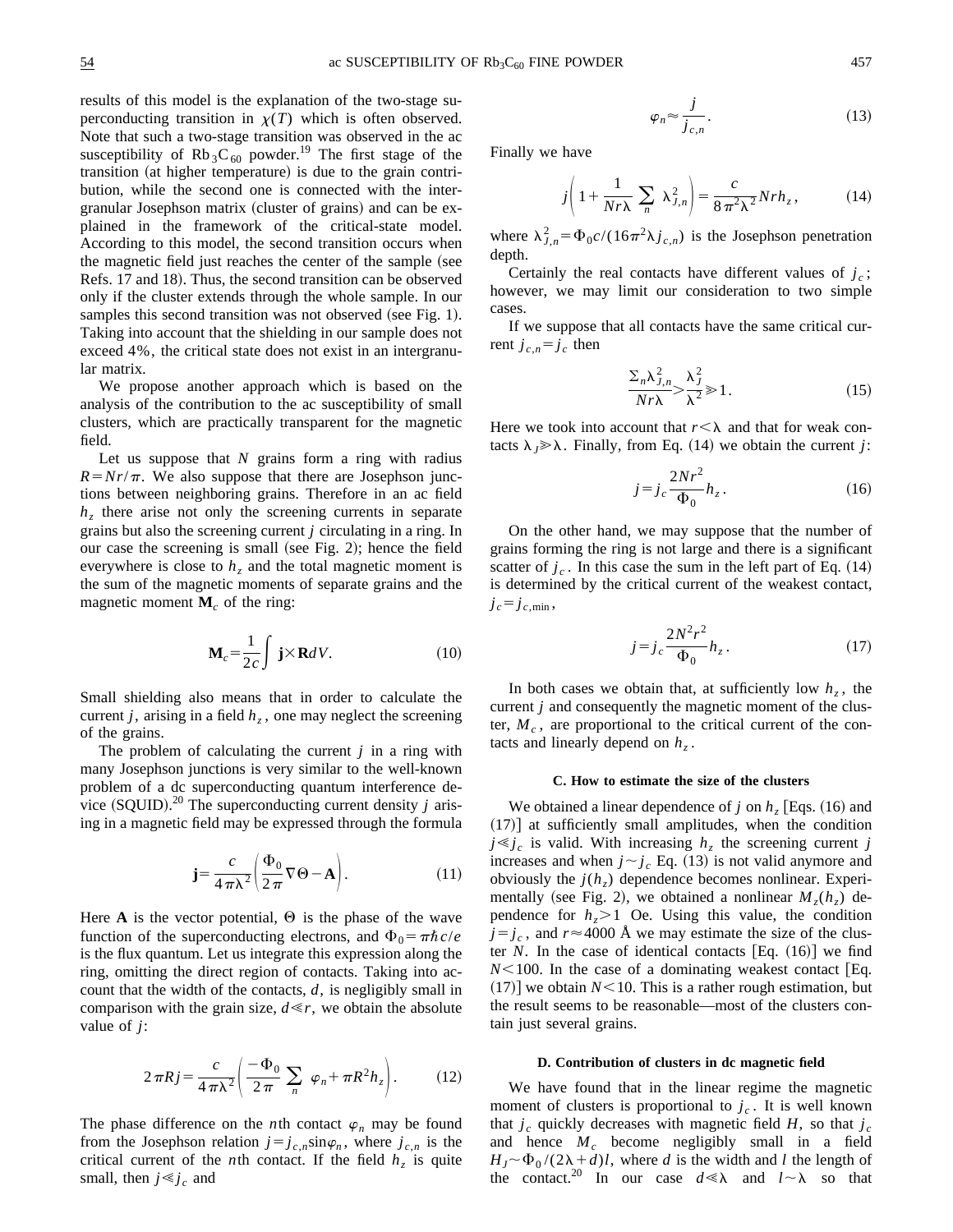$H_I \sim \Phi_0 / \lambda^2$ . At the same time the contributions of individual grains remains the same up to the field of penetration of vortices. At a first glance, the fields  $H<sub>J</sub>$  (total suppression of the Josephson junctions) and  $H<sub>c1</sub>$  of the grains are of the same order of magnitude  $\sim \Phi_0 / \lambda^2$ . However, if vortex pinning is rigid, the individual grains behave as if they were in the Meissner state up to fields *H* much higher than  $H_{c1}$  (see below). This circumstance is essential for distinguishing between the contributions of separate grains and clusters.

Now we may state that the rapid decrease of  $\chi(H)$  at low fields (see Fig. 4) is due to the suppression of the cluster contribution. One may see that this contribution does not exceed 15% in our case. We note that in general the magnetic moment of currents flowing between grains may be not small. It follows from Eqs.  $(16)$  and  $(17)$  that if  $j_c$  is high, or if the characteristic size of the clusters is large, their contribution to susceptibility may be much more than the intragrain contribution. It seems that this situation was observed for Rb<sub>*x*</sub>C<sub>60</sub> samples with a little excess of Rb ( $x \ge 3$ ), where quenching from 250 °C led to a giant increase of screening currents flowing in clusters.<sup>21</sup>

Finally, we obtain that at  $H > 0.5$  kOe, where  $\chi(H)$ reaches a plateau, the diamagnetic moment is only due to the screening currents flowing in individual grains.

# **E. Contribution of individual grains in dc magnetic field**

At  $H \leq H_{c1}$  the measured ac susceptibility is equal to the Meissner susceptibility [see Eq.  $(8)$ ]. The Meissner susceptibility does not depend on magnetic field, since the corrections to  $\lambda$  are of the order  $H/H_{c2}$  and therefore negligibly small.

At  $H>H_{c1}$  apart from the Meissner screening currents one also has to take into account the movement of vortices, which increases the ac penetration depth. The ac field  $h<sub>z</sub>$ perpendicular to the dc field *H* tries to turn vortices in the direction of the total field  $(H+h<sub>z</sub>)$ . Pinning may prevent vortices from turning along the field, so the magnetic moment **M** of the sample may not be parallel to  $(H+h_z)$ . In order to determine  $M_z$  and  $\chi$  in this case one has to know the pinning force. The linear ac penetration depth for an isotropic superconductor containing a vortex lattice is  $\lambda_{ac}^2 = \lambda^2 + \lambda_c^2$ . <sup>24</sup> Here  $\lambda_c^2 = B\Phi_0/(4\pi\alpha_L)$  is the Campbell penetration depth,  $\alpha_L$  being the Labusch parameter. *B* is the magnetic induction; in our case  $B = H$  because our particles are practically transparent to the field.

Let us consider pinning to be so rigid ( $\lambda^2 \gg \lambda_C^2$ ) that vortices remain fixed in an ac field. In this case the presence of vortices has no influence on the behavior of the sample in an ac field and both  $M_z$  and  $\chi$  coincide with their values in the Meissner state  $[Eqs. (8)$  and  $(9)]$ . Experimentally we should obtain a plateau on the  $\chi(H)$  dependence up to a field much higher than  $H_{c1}$ . Therefore Eq. (9) is valid everywhere on the plateau and one may obtain  $\lambda(T)$  dependence with a very high precision.

The observed decrease of  $\chi$  at  $H > 3$  kOe (see Fig. 4) evidently is connected with the movement of vortices in the ac field. With increasing *H* the Campbell penetration depth becomes comparable to  $\lambda$  and the susceptibility  $\chi \propto M_z$  decreases as

$$
M_z(H) = \chi_{\text{max}} k(r/\lambda_{\text{ac}})^2.
$$
 (18)



FIG. 5. Temperature dependence of normalized ac susceptibility at different dc magnetic fields.

This expression means that at  $H \geq 3$  kOe the temperature dependence of  $\chi$  is determined by the temperature dependence of the Labusch parameter  $\alpha_L$ . However, Eq. (18) does not take into account the equilibrium magnetic moment. If the elastic pinning force decreases with increasing  $H$  (i.e.,  $\alpha_L$  increases with *H*) then we may reach the limit of very weak pinning when  $M<sub>z</sub>$  is determined by the equilibrium diamagnetic moment.

On cooling in a dc magnetic field *H*, the sample acquires the equilibrium diamagnetic moment  $M(H)$ , which for  $2H_{c1}$   $\leq$  *H* $\leq$ *H* $_{c2}$  may be expressed as

$$
M(H) = \frac{1}{\lambda^2} f(H, \lambda, \xi).
$$
 (19)

Here the function  $f(H,\lambda,\xi) \propto \ln(\beta H_{c2} / H)$  ( $\beta$  is constant) scarcely depends on temperature.<sup>22,23</sup> A weak alternating field  $(h, \ll H)$  hardly changes the absolute value of magnetic moment  $M(H+h_z) \approx M(H)$ . However, at each moment  $h_z$ tries to turn  $M(H+h<sub>z</sub>)$  in the direction of the total field  $(H+h<sub>z</sub>)$ . If pinning is very weak then  $-M$  is always parallel to the total field  $(H+h_z)$ . In this case  $M_z = M(H+h_z)\sin\alpha$ , where  $\alpha$  is the angle between **H** and  $(H+h_z)$ . For  $h_z \ll H$  we may write

$$
M_z(\mathbf{H} + \mathbf{h}_z) \approx M(H) \frac{h_z}{H}.
$$
 (20)

We should note that this expression, derived for very weak pinning and  $h_{z} \ll H$ , is valid both at  $H > H_{c1}$  and in the Meissner state, since in the Meissner state **M** and  $(H+h)$ obviously coincide. It follows from Eq.  $(20)$  that  $\chi$  decreases with increasing field *H*. If we neglect the logarithmically slow dependence of  $M(H)$  then  $\chi(H)$  should decrease as  $1/H$ , which is in good agreement with experiment at  $H > 3$ kOe. Equation  $(20)$  also predicts the same temperature dependence of normalized susceptibility as in the Meissner state [see Eq.  $(9)$ ].

Figure  $(5)$  shows the experimental temperature dependence of normalized susceptibility, obtained at different dc magnetic fields. We compare the curves obtained on the plateau 0.5 kOe  $\leq H \leq 2$  kOe, where pinning is rigid, and at higher *H*. Really all the curves coincide with a very good accuracy in agreement with Eq.  $(9)$ . Hence we may conclude that our experimental results at  $H < 2$  kOe are in good agree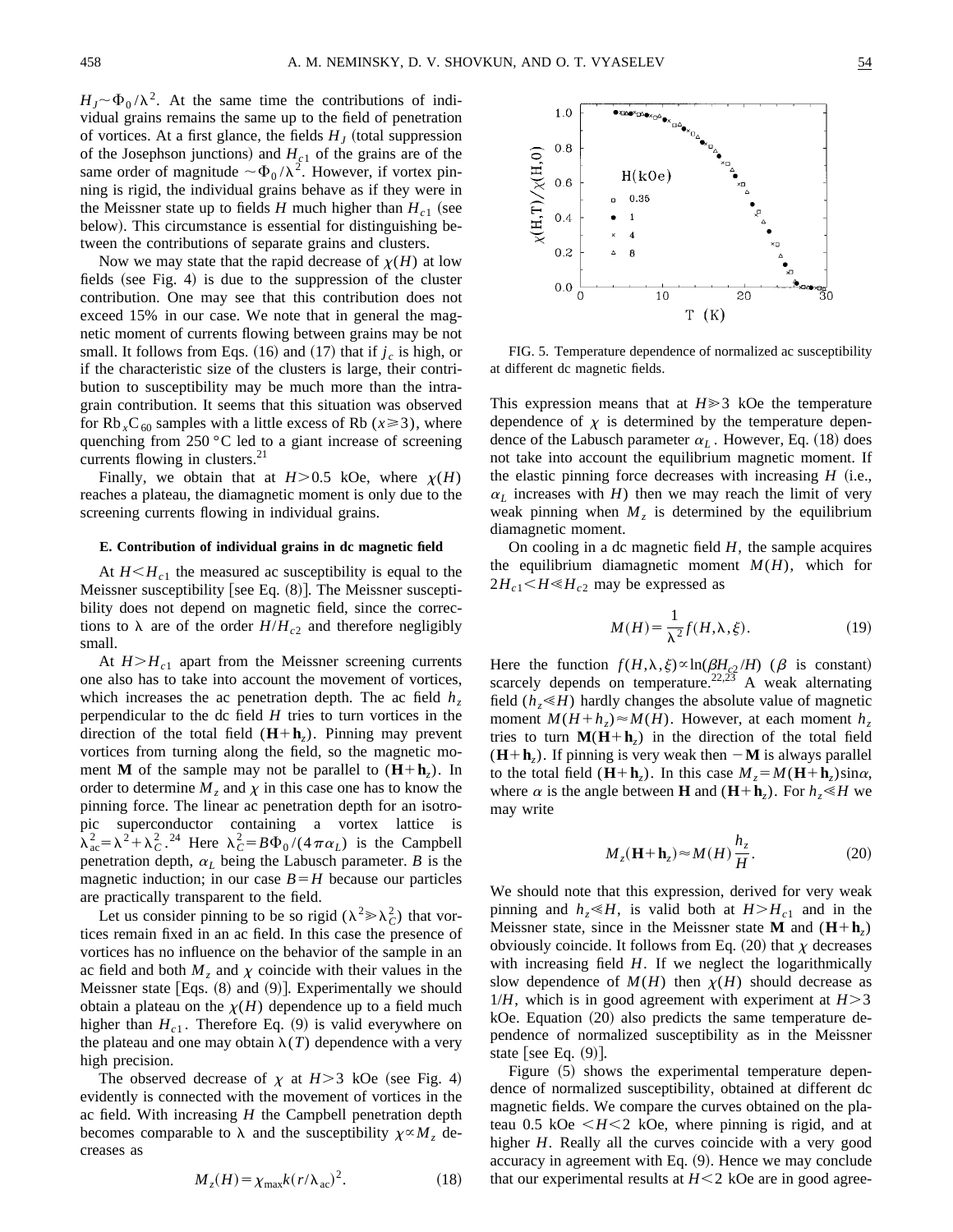ment with the case of rigid pinning, and at  $H \geq 4$  kOe with the case of very weak pinning.

The transition from rigid to weak pinning takes place in a field  $H_p \approx 3$  kOe when  $\lambda \approx \lambda_C$ . Then we can make a rough estimation of the Labusch parameter  $\alpha_L \approx H_p \Phi_0 / (4 \pi \lambda^2)$ . Substituting  $\lambda \approx 4600$  Å and  $H_p \approx 3$  kOe we obtain  $\alpha_L \approx 2 \times 10^4$  dyn/cm<sup>2</sup>. However, we will show below that this value of  $\alpha_L$  may be significantly overestimated.

In the above considerations we used an expression for  $\lambda_c$  which does not take into account the interaction of vortices with the surfaces parallel to **H** and perpendicular to **h***<sup>z</sup>* . It may be considered as the interaction of vortices with their images and with the Meissner current, which leads to the well-known Bean-Livingston surface barrier. This interaction exerts on a tilted vortex a force which acts in the same direction as the elastic pinning force.<sup>25</sup> In other words the surface barrier prevents vortices from turning along the field. For small particles this effect may be much more important than the elastic pinning force. In this case  $\lambda_c$  is determined by the surface barrier and increases with *H* since the surface barrier decreases with increasing *H*. The surface barrier vanishes in a field  $H_c \approx \Phi_0/(4\pi\lambda\xi)$ , which should correspond to the transition from rigid to weak pinning. Substituting the coherence length  $\xi \approx 30$  Å we obtain  $H_c \approx 1$  kOe, which is close to the experimental value  $H_p \approx 3$  kOe.

Finally we note that the correct explanation of the field and temperature dependence of  $\chi$  at  $H > 3$  kOe requires exact calculations, which take into account both the elastic pinning force and the surface barrier. However, it does not change the central result that everywhere on the plateau  $\chi$  is equal to the Meissner susceptibility of individual grains.

# **VI. TEMPERATURE DEPENDENCE OF LONDON PENETRATION DEPTH**

In the preceding sections we established that at  $H > 0.5$ kOe the diamagnetic moment of  $Rb_3C_{60}$  powder is determined by the intragrain contribution only. The normalized susceptibility exhibits a unique temperature dependence, which is the temperature dependence of the inverse square of the normalized penetration depth  $L^{-2}(T)$  in accordance with  $Eq. (9).$ 

Without taking into account fluctuations,<sup>20</sup> the  $L^{-2}(T)$ function has a finite derivative at  $T=T_c$ . As the temperature decreases this derivative is constant in the temperature interval  $\approx 0.15T_c$  near  $T_c$ , i.e.,

$$
\chi(T) \propto L^{-2}(T) = \beta(1 - T/T_c). \tag{21}
$$

However, the experimental curve deviates from the linear dependence near  $T_c$  (Fig. 6). The scale of the fluctuation contribution is given by the Ginsburg number  $G_i$ , which is quite small,  $G_i \approx 10^{-4}$  in Rb<sub>3</sub>C<sub>60</sub>.<sup>26</sup> Moreover, both  $Gaussian<sup>27</sup>$  and critical<sup>28</sup> fluctuations in the threedimensional  $(3D)$  case lead to the increase of the absolute value of the derivative  $dL^{-2}/dT$  with increasing *T*, which is opposite to our experimental results. Thus the deviation of experimental  $\chi(T)$  from linear dependence (21) is not caused by fluctuations and should be associated with the grains'  $T_c$  variation. Introducing the transition temperature distribution function  $g(T)$  we get instead of Eq.  $(9)$ 



FIG. 6.  $\chi(T)$  (solid line),  $L^{-2}(T)$  (dotted line), and  $T_c$  distribution function  $g(T)$  near the superconducting transition.  $\chi(T)$  and  $L^{-2}(T)$  coincide below 26 K.

$$
\frac{\chi(T)}{\chi(0)} = \int_{T}^{\infty} g(t) L^{-2}(T/t) dt.
$$
 (22)

If the distribution function width is less than  $0.15T_c$ , we can substitute  $\beta(1-T/t)$  for  $L^{-2}$  in Eq. (22), which leads to

$$
g(T) = \frac{T}{\beta} \frac{d^2}{dT^2} \left[ \frac{\chi(T)}{\chi(0)} \right].
$$
 (23)

The experimental curve deviates from the linear dependence in a narrow temperature range  $\Delta T < 0.07T_c$ , so the characteristic width of the distribution function is noticeably smaller than  $0.15T_c$ . In this case  $\beta$  is equal to the slope of the straight line approximating the experimental  $\chi(T)/\chi(0)$ dependence in the range  $0.85T_c < T < 0.93T_c$ . We find  $\beta$ =2.6 and from Eq. (23) we obtain *g*(*T*). To estimate the width of the distribution function we fit the  $g(T)$  derived from Eq.  $(23)$  by the Gaussian distribution

$$
g(T) = \frac{1}{\sqrt{2\pi}\epsilon} \exp\left(-\frac{(T - T_0)^2}{2\epsilon^2}\right) \tag{24}
$$

which leads to the values of  $T_0$ =26.7 K and  $\epsilon$ =0.85 K (Fig. 6). We should note that the real distribution over  $T_c$  may differ significantly from the Gaussian one. For example, if  $g(T)$  is due to local fluctuations in the Rb stoichiometry, the distribution function is asymmetric and is skewed to lower  $T_c$ 's since the dependence of  $T_c$  on the Rb concentration has a maximum. However, this does not change the slope  $\beta$  because of the small width of the distribution function. Now we discuss the obtained  $\lambda(T)$  dependence (see Fig. 7).

The BCS temperature dependence of  $\lambda$  substantially depends on the relation among London penetration depth  $\lambda_L = (m^*c^2/4\pi n e^2)^{1/2}$  (here *n* and  $m^*$  are the carrier density and effective mass, respectively, and *e* is the electron charge), coherence length  $\xi_0 = \hbar v_F / \Delta_0$  ( $v_F$  is the Fermi velocity), and mean free path *l*. In particular, the local (London) limit is valid when  $\lambda_l \geq \xi$ ; here  $\xi$  is the Pippard coherence length  $(1/\xi=1/\xi_0+1/l)$ . The Ginzburg-Landau coherence length is known from the measurements of  $H_{c2}$ .  $\xi_{GL}(0) \approx 30 \text{ \AA}.^{14,29-31}$  In the clean  $(\xi_0 \ll l)$  limit  $\xi_0$  is approximately equal to  $\xi_{GL}(0)$ , and  $\xi_{GL}(0) \approx (\xi_0 l)^{1/2}$  in the dirty limit  $(\xi_0 \ge l)$ . Hence the upper estimation of  $\xi$  is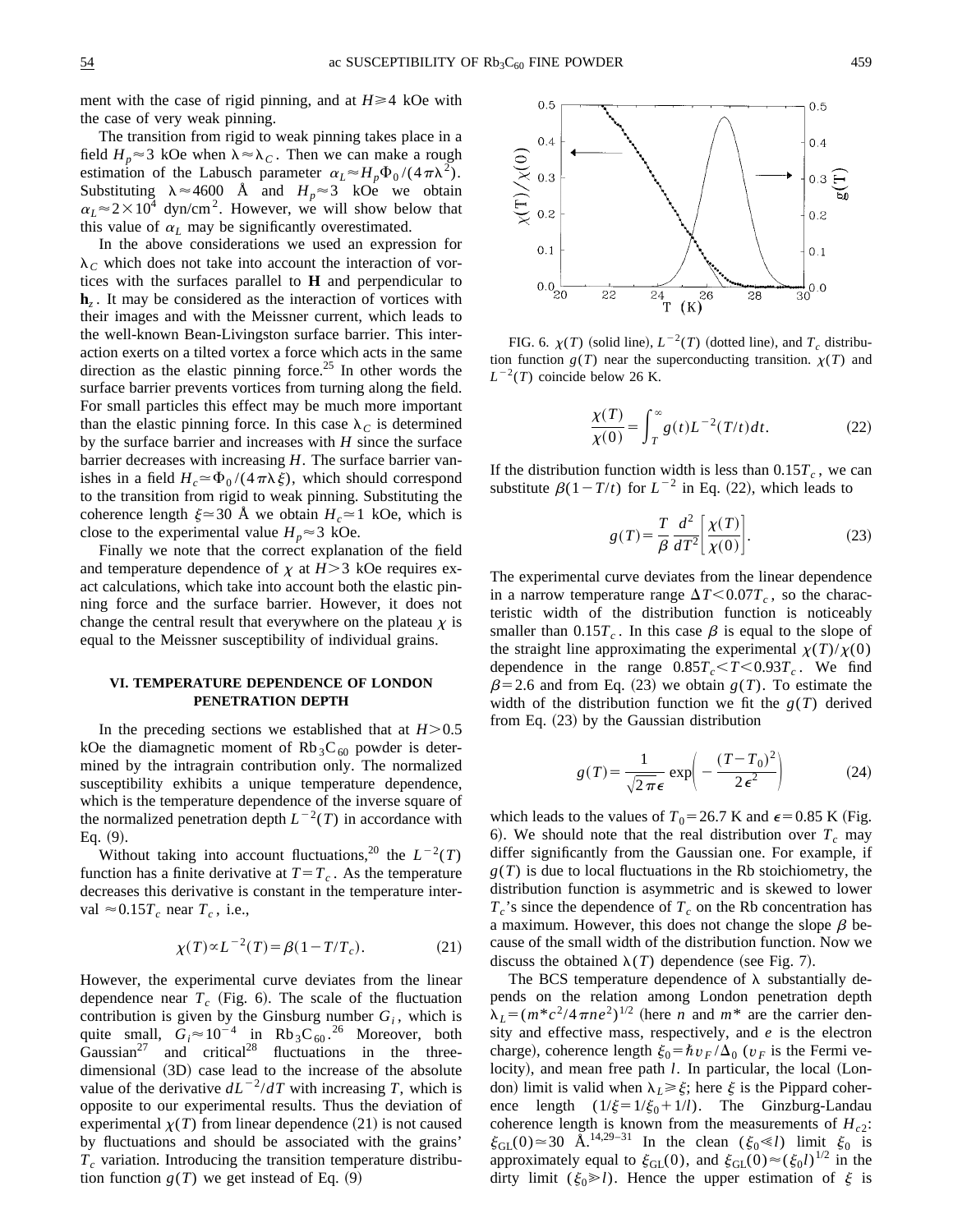

FIG. 7. Comparison of the experimental dependence  $L^{-2}(T/T_c) = \lambda^2(0)/\lambda^2(T/T_c)$  with the BCS dependences in clean  $L^{-2}(T/T_c) = \lambda^2(0)/\lambda^2(T/T_c)$  with the BCS dependences in clean<br>and dirty limits.<br>and dirty limits.

 $\approx$  30 Å. Comparison with the value of  $\lambda(0) \approx$  4600 Å shows that in Rb<sub>3</sub>C<sub>60</sub> the local limit is realized for any relationship between  $\xi_0$  and *l*.

The question about the clean and the dirty limits is still open. Uemura *et al.*<sup>32</sup> estimated the mean free path  $l \approx 70$  Å at  $T=T_c$  and comparing it to  $\xi \approx 30$  Å consider that  $Rb_3C_{60}$  is a clean superconductor. On the other hand, Palstra *et al.*<sup>33</sup> estimated the coherence length to be  $\xi_0 \approx 140$  Å and made the conclusion that  $Rb_3C_{60}$  is in the dirty limit. The estimate of  $l \approx 12$  Å at  $T=0$  from the upper critical field  $data^{34,35}$  is also consistent with the dirty limit.

Figure 7 shows the comparison of the measured  $L^{-2}(T/T_c)$  with the BCS dependences [calculated using Eq.  $(5.33)$  from Ref. 36] in the clean and dirty limits. We note that in the dirty limit

$$
\frac{1}{\lambda^2(T)} = \frac{1}{\lambda_L^2} \left( \frac{l}{\xi_0} \right) \left( \frac{\Delta(T)}{\Delta_0} \right) \tanh\left( \frac{\Delta(T)}{2k_B T} \right). \tag{25}
$$

There is a significant difference between BCS clean and BCS dirty  $L(T/T_c)$  temperature dependences at  $T > 0.4T_c$ . One may see that the experimental  $L(T/T_c)$  dependence is perfectly accounted for by the BCS dirty limit. The experimentally obtained slope  $\beta$ =2.6 is very close to the BCS dirty limit value,  $\beta$ =2.62, and noticeably differs from the clean limit value,  $\beta$ =2.

Figure 8 shows the experimental  $1-L^{-2}(T_c/T)$  dependence at  $T/T_c < 0.5$  in a semilogarithmic scale. The results are in good agreement with the low temperature BCS dirty limit expression  $L^{-2} = 1 - 2e^{(\lambda k_B T)}$  with  $\Delta_0 / k_B T_c = 1.76$ .

It is believed that the low temperature dependence of the penetration depth is a probe of the pairing state. For example, in the case of line nodes in the gap function  $L^{-2}(T)$  should exhibit a power law temperature dependence. However, a power law dependence may also arise due to phase fluctuations<sup>37</sup> or due to inelastic scattering.<sup>16,38</sup> The latter two reasons crucially depend on  $T_c$  and in  $Rb_3C_{60}$ with  $T_c \approx 30$  K their contribution should be negligibly small. Thus in  $Rb_3C_{60}$  the temperature dependence of the London penetration depth at  $T \ll T_c$  is a valid probe of the symmetry



of the pairing state. The experimentally obtained exponential behavior of  $\lambda(T)$  at low temperatures proves *s*-wave pairing in  $Rb_3C_{60}$ .

Finally, we briefly discuss the relation between  $\lambda(0)$  and *Tc* . The zero temperature penetration depth in the dirty limit may be written as

$$
\lambda^{-2}(0) = \frac{4\pi n e^2}{m^* c^2} \left(\frac{l}{\xi_0}\right). \tag{26}
$$

Substituting  $\xi_0 = \hbar v_F / \Delta_0$  with  $\Delta_0 = 1.76 k_B T_c$  and introducing the relaxation time  $\tau = l/v_F$  we obtain the "conductivity'' at  $T=0$ :

$$
\sigma(0) \equiv \frac{ne^2 \tau}{m^*} = \frac{\hbar c^2}{4 \pi \lambda^2 (0) 1.76 k_B T_c}.
$$
 (27)

We used quotes because  $\sigma(0)$  is not a directly measurable conductivity, since Rb<sub>3</sub>C<sub>60</sub> is superconducting below 27 K. Using  $\lambda_0 \approx 4600$  Å and  $T_c \approx 27$  K we find  $\sigma(0) \approx 6 \times 10^3 \Omega^{-1}$  cm<sup>-1</sup>. It follows from Eq. (27) that in the case of the dirty limit the remarkable variation  $\lambda^{-2}(0)$  $\propto T_c$  found for Rb<sub>3</sub>C<sub>60</sub>, K<sub>3</sub>C<sub>60</sub>, and Na<sub>2</sub>CsC<sub>60</sub> (Ref. 32) means that these superconductors have approximately the same residual conductivity  $\sigma(0)$ .

In conclusion, we have measured the temperature dependence of the penetration depth  $\lambda(T)$  for Rb<sub>3</sub>C<sub>60</sub>. The experimental  $\lambda(T)$  is perfectly described by the BCS dependence in the dirty limit with a weak coupling gap  $\Delta_0 = 1.76 k_B T_c$ .

## **ACKNOWLEDGMENTS**

We are grateful to V. F. Gantmakher and W. Harneit for useful discussions. We also thank E. Laukhina who produced the  $C_{60}$  powder for our experiments. This work was partially supported by Grant No. REY000 from the International Science Foundation and by the Russian Foundation for Fundamental Research under Grant No. 94-02-03236.